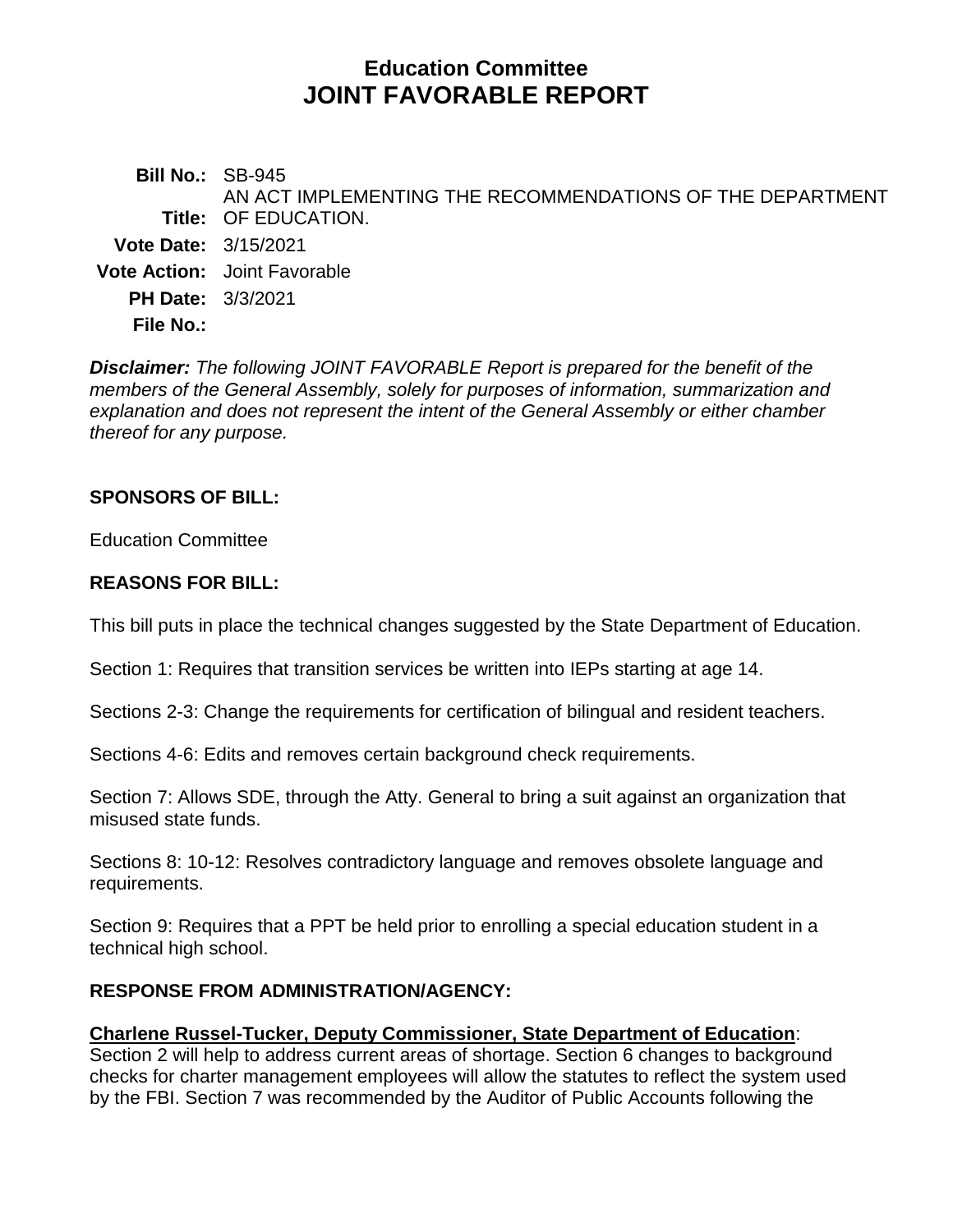closure of the Path Academy. The meeting required by Section 9 will address the student's transition and ensure that their IEP reflects the supports and services that they require. Other sections edit and remove unnecessary language bring statutes into line with current practices.

**Sarah Healy Eagan, Acting Child Advocate, Office of the Child Advocate**: OCA strongly supports Section 1 of this bill, as transition planning is an urgent need for children with disabilities.

## **NATURE AND SOURCES OF SUPPORT:**

**Maria Morelli-Wolfe, Attorney, Greater Hartford Legal Aid**: GHLA, as well as Connecticut Legal Services and New Haven Legal Assistance, supports Section 1's efforts to lower the age for transition services to be written into IEPs to match the age for autistic students.

## **Andrew Feinstein, Attorney, Special Education Equity for Kids in Connecticut John Flanders, Board of Directors, Special Education Equity for Kids in Connecticut**

Public Act 19-49, passed in 2019, already lowered the age for transition services to be written into IEPs to 14 for autistic students. Section 1 of this bill will not only clarify the law for autistic students but expand it to all students with disabilities. Section 9 will help address discrimination against students with disabilities, but it does not address the statutory misdirection of 10-76q, which gives the state board of education authority beyond their capacity and jurisdiction.

#### **Gale Heath, Administrative Associate, Connecticut Association of Boards of Education, Inc.**

**Orlando Rodriguez, Research and Policy Development Specialist, Connecticut Education Association**

#### **Daisy Torres, President-Elect, Connecticut Association of Latino Administrators and Superintendents**

The new requirements in Section 2 of this bill would eliminate expensive and time-consuming assessments of proficiency without lowering standards. It will also help address shortages of bilingual teachers. CEA also recommends that this legislation go further than Section 7 to hold charter schools accountable for misuse of funds and mistreatment of students.

## **Steven Hegedus, President, American Association of Colleges for Teacher Education-**

**CT Chapter**: Sections 2 and 3 of this bill would help expand the pool of people interested in becoming a teacher, particularly in terms of addressing the shortages of bilingual educators.

#### **Marie DeSanto Schweitzer, Council and Research Analyst, House Republican Office Win Evarts, Executive Director, The Arc Connecticut**

#### **Kathryn Scheinberg Meyer, Senior Staff Attorney, Medical Legal Partnership Project at Yale Child Study Center**

Section 9 of this bill will ensure that the needs of students with lEPs are being met. It will put these students in the position that all students should be in, having the right education programs and courses of study for them put in place prior to their enrollment. This will address the discrimination that has kept children out of the technical education and career system.